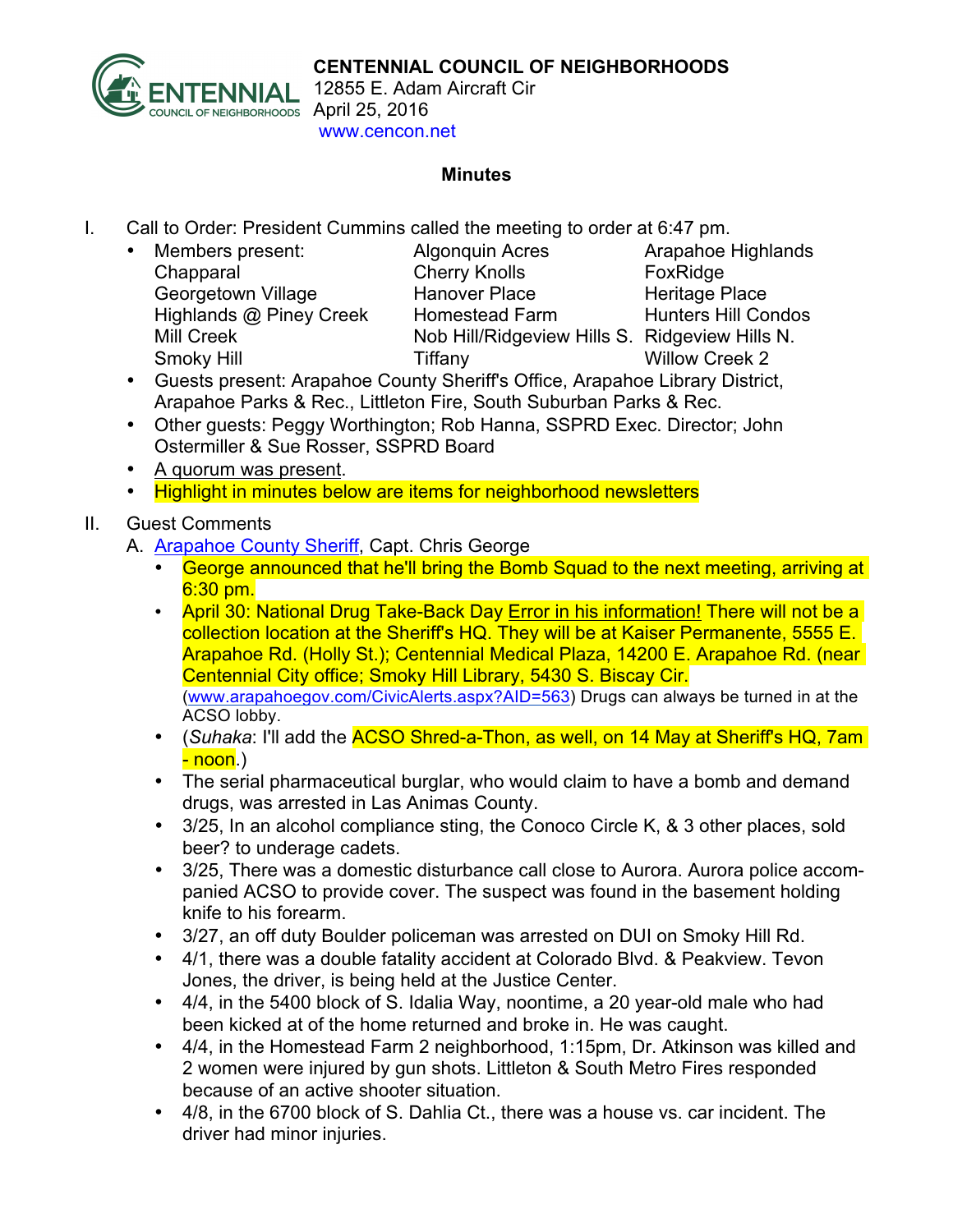- The K-9 squad found 6.24 lbs of heroin & 3 lbs. of meth worth about \$1.2 million.
- Every person interviewed for July Denver Police academy of 50 people cannot be allowed into the academy, mostly because so many admit to using marijuana. The younger generation does not seem to understand repercussions.
- B. [Arapahoe](http://www.arapahoelibraries.org/) Library District, Daisy Grice, Manager of Community Libraries
	- Ready, Set... Register for Summer Reading
		- o "A Midsummer Knight's Read" is this year's renaissance theme for Summer Reading for babies, toddlers & children. Online registration begins Sat., 14 May on the website. Track your reading online starting Sat., 4 Jun. Summer Reading is paid for by the Friends of the Arapahoe Libraries.
	- Work it: Career Interviewing Skills
		- o Adults and teens are invited to a workshop to learn the skills needed to prepare for the next career move, Tues., 3 May, 6:30-8 pm at Smoky Hill Library. Presenter and consultant Luis Tavel will share tips on what to do before, during, and after a job interview; managing social media profiles; and networking for career success.
	- Revel in Russian Reads at May Library
		- o There'll be a book sale of Russian books at Eloise May Library on Sat., 7 May, 9am-4pm. The sale will feature fiction and nonfiction titles, and all genres, including mysteries, romance, historical fiction, modern literature & popular classics
	- Teen Volunteers Needed. There'll be orientation sessions at all libraries during May, before the Summer Reading program starts. To be eligible to participate in the Summer Reading Teen Volunteer program, teens must be entering 7th grade or older in the fall of 2016. For more information about dates and locations, visit the website.
	- May is flowers & gardening month. ALD will be hosting 2 gardening programs during May, including "A World of Flowers: A Photographic Journey" & "Container Plants to Attract Butterflies and Hummingbirds." For more information about dates & locations, visit the website.
- C. [Arapahoe](http://www.aprd.org) Parks & Rec District, Delos Searle, Asst. District Manager
	- The district is gearing up to begin summer mowing of native grasses.
	- The irrigation systems were ready to go and then it snowed (and snowed), so they were turned off. They're being charged again.
	- Shelters with seating areas are being installed along Piney(?) Creek.
	- Capital improvement projects include a trail counter to count pedestrians and bikes on the trails to give an idea of the number of users. This will help with future projects and grant funding. APRD will also be putting in shelters along the creek.
- D. Fire Districts, Littleton

[Cunningham](http://www.cfpd.org) Fire, [Littleton](http://www.littletongov.org/fire) Fire, [South](http://www.southmetro.org) Metro Fire **Littleton** 

- o On April 30, Craig Hospital is having its annual fundraiser, "Push." One of the South Metro firefighters had a crash and after 11 months at Craig was back to work. He started fundraiser.
- o Fire Academy's for kids coming up. See website.
- o Station 31, being built at Orchard & Havana, is anticipating opening on 27 April, with a small ceremony.
- o LF has hired 18 people but still have 12 vacancies. It's been difficult to find qualified applicants. It costs about \$50K to train an recruit.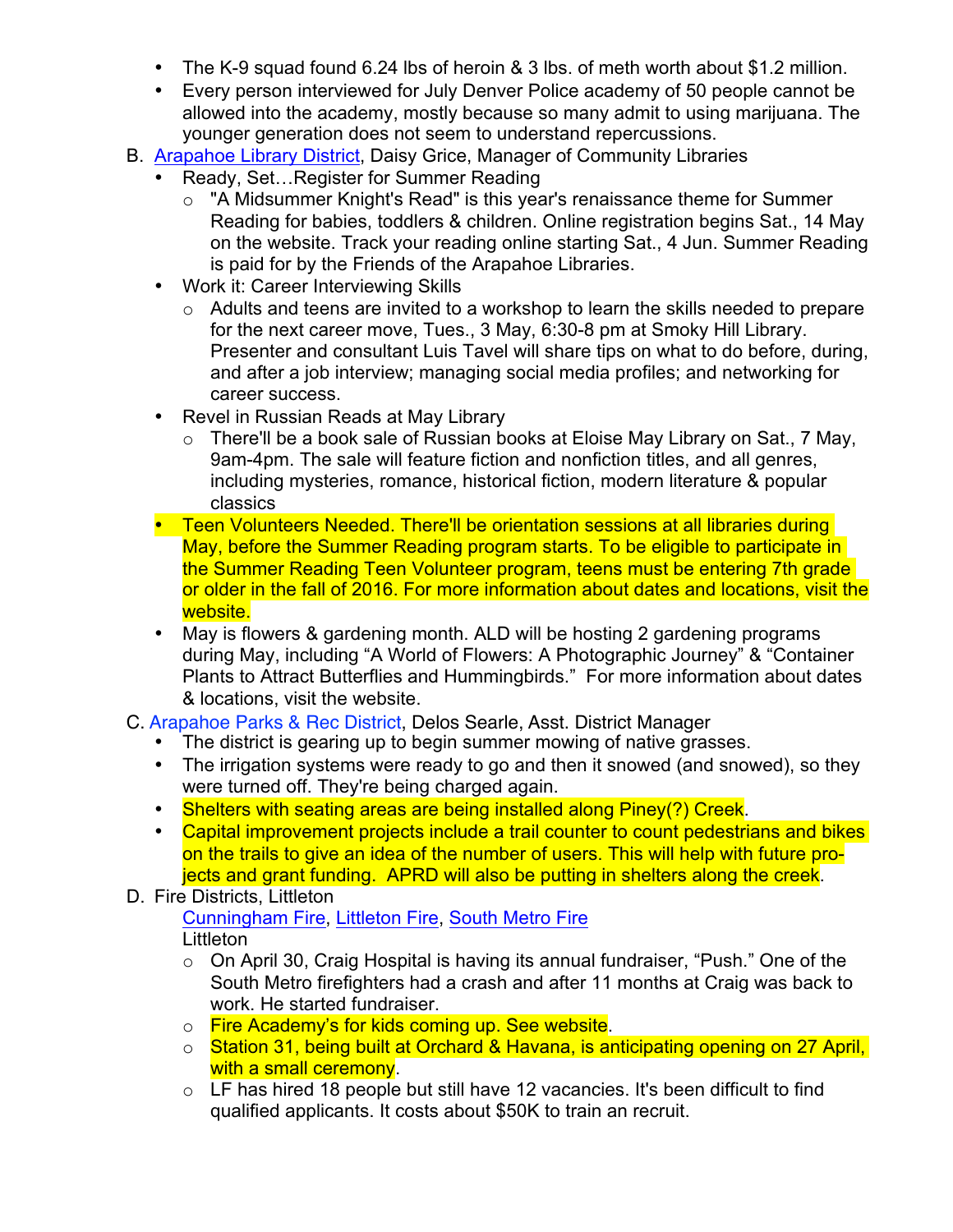- $\circ$  LT has finished brand new burn building at Chenango & Santa Fe. New recruits will use it in training.
- $\circ$  There was a significant fire at Southview Apts (assisted living facility), that initially displaced about 100 people. County is still working on assistance for these folks – donation page on the web site.
- No report from Cunningham.
- Wild fire season has tapered off with all moisture, but there were about 6 brush fires. For now, Colorado looks pretty safe for fire season.
- E. South [Suburban](http://www.SSPR.org) Parks & Rec District, Teresa Cope, Communications Director
	- Please, see the May event flyer linked in the email.
	- Cope introduced the new SSPRD Executive Director, Bob Hanna. He was hired when Dave Lorenz retired, about 8 months ago. He came from Castle Rock, where he was a director for 18 years.
	- SSPRD is beginning a master plan and strategic plan. They've hired a consultant to assist with processes.
	- The election for SSPRD is scheduled for Tues., May 3. Polls are open from 7 am 7 pm. Polling locations are at Buck & Goodson Rec. Centers, South Suburban Golf Course on Colorado Blvd, & Lone Tree Civic Center (Rec. Center?). Forms to receive an absentee ballot were available. Deadline to apply for an absentee ballot is April 29.
	- There followed the Candidate Forum, with candidates Tom Wood, Ed Avery, Scott Labrash (Jim Taylor was not in attendance).
- F. City of [Centennial:](http://www.centennialco.gov) no one from the City was present due to the Budget Workshop.
- III. Candidate Forum: South Suburban Parks & Rec. District
	- There followed the Candidate Forum, with candidates Tom Wood, Ed Avery, and Scott Labrash (Jim Taylor was not in attendance).
- IV. CenCON Business
	- A. President's report, Gerry Cummins ??? (There may not have been a report because of the Forum.
	- B. Secretary, Andrea Suhaka
		- A motion was made, seconded, and passed unanimously to approve the March minutes as emailed. (Doerr/Biniek)
	- C. Treasurer's report, Henry Blum-absent
- V. 2<sup>nd</sup> Vice President, Plans, Tammy Maurer No discussion due to the late hour.
	- Briarwood Kenton Self Storage, located at the NE quadrant of E Briarwood Ave & S Kenton St, Site Plan & Re-Plat: This submittal is for a self-storage facility. Buildings will consist of one 3-story structure and two 2-story structures, 19 parking spaces. Storm drainage facilities are located on the E side of the site.
	- University of Colorado Health Emergency Room (UC Health ER) Site Plan & Conditional Use, NE corner of Arapahoe Road and Dry Creek. Facility would operate 24/7. Total staff is 20 to 30 employees (a shift is 4-6 employees), Average of 20 patient/day. No ambulances go to this facility (there are ambulances that will transport patients from this facility). Less than 10% of the patients come to this site between 10PM and 6 AM.
	- Inova Dry Creek Site Plan Amendment, 7250 S. Havana proposes a replat for additional parking to 1476 spaces, no change in access from earlier submittal. Original proposal is for a 222,000 SF, 5-story office building. Landscaping will be at 21%, exceeding the requirement of 15%. Pedestrian connectivity is proposed between north